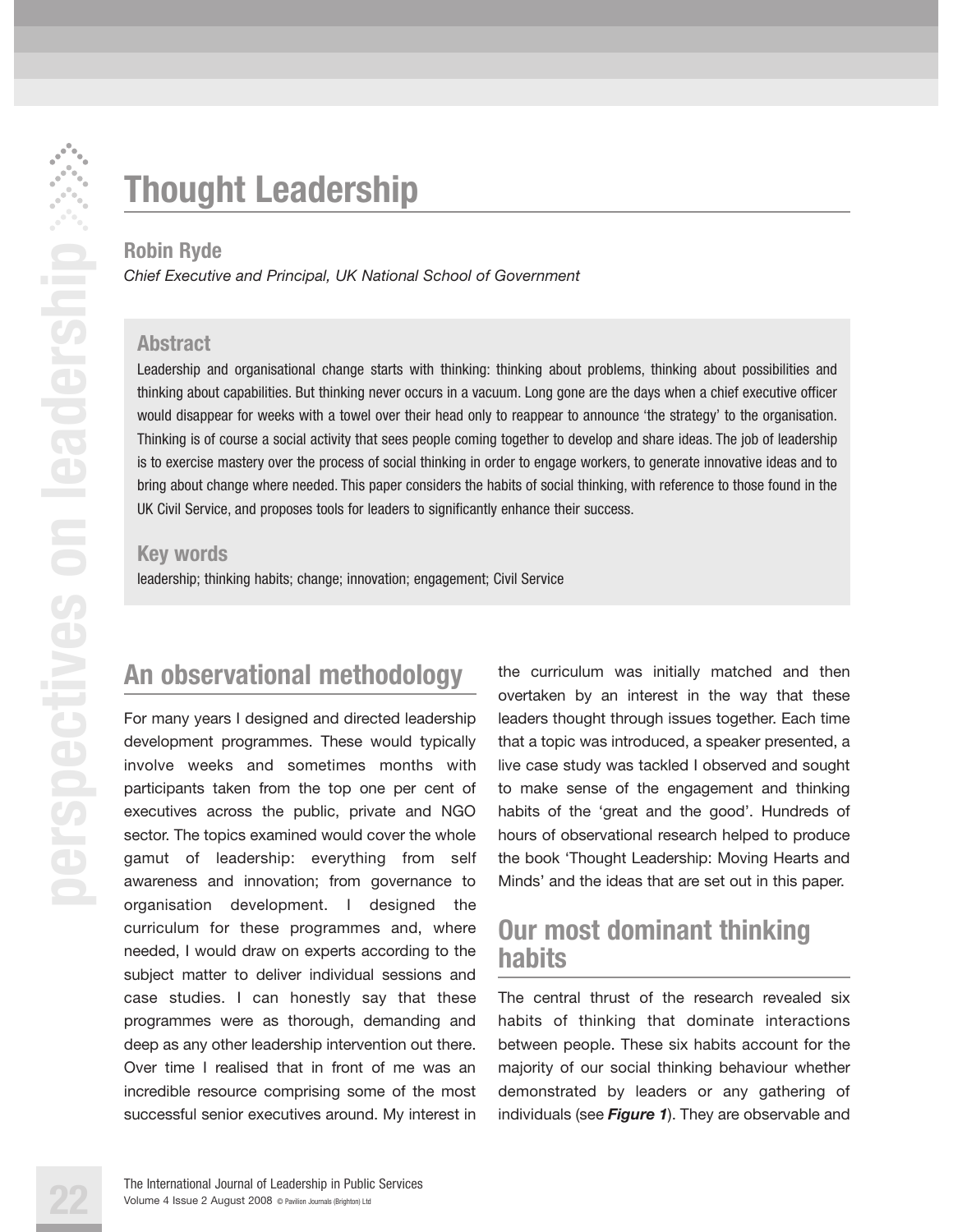describable but remain largely invisible to those deploying them. Much in the same way that it is hard to fight in the trenches while at the same time viewing the whole battlefield, it is hard for people in the course of thinking conversations to easily see the patterns of thinking they are following. The first important step from a research perspective, and from the standpoint of leadership, is to bring these habits into view, to define them and to understand them. Critically, these habits lie at the heart of what leaders do which is to think and talk with others in order to lead organisational success.

#### **Deficit thinking**

Before exploring the thinking habits in turn I would like to tell a story that highlights perhaps our most dominant and persistent thinking habit, that of 'Deficit Thinking'. Deficit thinking is an orientation towards faults, flaws, weaknesses, problems, gaps, shortcomings, inconsistencies, errors, risks, difficulties and so on. The richness of words to describe this habit is only matched by the frequency and vigour with which we deploy it. I would defy anyone not to trip over this habit at least 10 times a day, every day.

I was once on a scuba diving holiday with my partner in a remote region famed for its exquisite corals and plankton blooms. We had set out in the morning by boat for a day's diving. The first dive went very well, in fact so well that afterwards, as I sunned myself on the top of the deck, my partner plunged back into the water to do some impromptu snorkelling. Like me she was an addict and didn't want to waste the time it took to decompress before the afternoon dive. The boat hadn't been moored and so the captain intermittently started the engine to take us away from the coral that grew close to the surface. The boat drifted towards it every now and then and, with the help of the engine, returned to its original site.

I distinctly remember lying on my back and feeling truly relaxed when I heard screams from down below. Something had happened and the boat's engine made some deep rumblings. Amid even more shrill screams, I jumped off the top deck to see my partner being lifted vertically out of the water by the burly, six-foot tall German captain. She had been hit by the boat's propeller as it had drifted into the coral and the engine had been

| Dominant thinking habits | <b>Description</b>                                                                                                                                                                                             |
|--------------------------|----------------------------------------------------------------------------------------------------------------------------------------------------------------------------------------------------------------|
| Deficit thinking         | Thinking that is orientated towards identifying and examining risks, shortcomings and<br>weaknesses; the most frequently used thinking habit.                                                                  |
| Rational thinking        | Thinking that emphasises a logical, rational and objective mode of analysis.                                                                                                                                   |
| Common sense thinking    | The application of general principles often taken from related experience or borrowed<br>from similar situations to bring help to a problem or challenge.                                                      |
| Binary thinking          | Thinking that describes problems or possibilities as mutually exclusive options sitting at<br>either end of a spectrum. Typically denoted by 'either', 'or' formulations.                                      |
| Equity thinking          | Thinking that uses the concept of even-handedness and equity as its overriding principle                                                                                                                       |
| Sticky thinking          | In the course of conversation, thinking is developed as one person forms an association<br>with the last point of view raised; thoughts stick to each other, often randomly, and<br>shape the thinking process |

## **Figure 1:** Six dominant thinking habits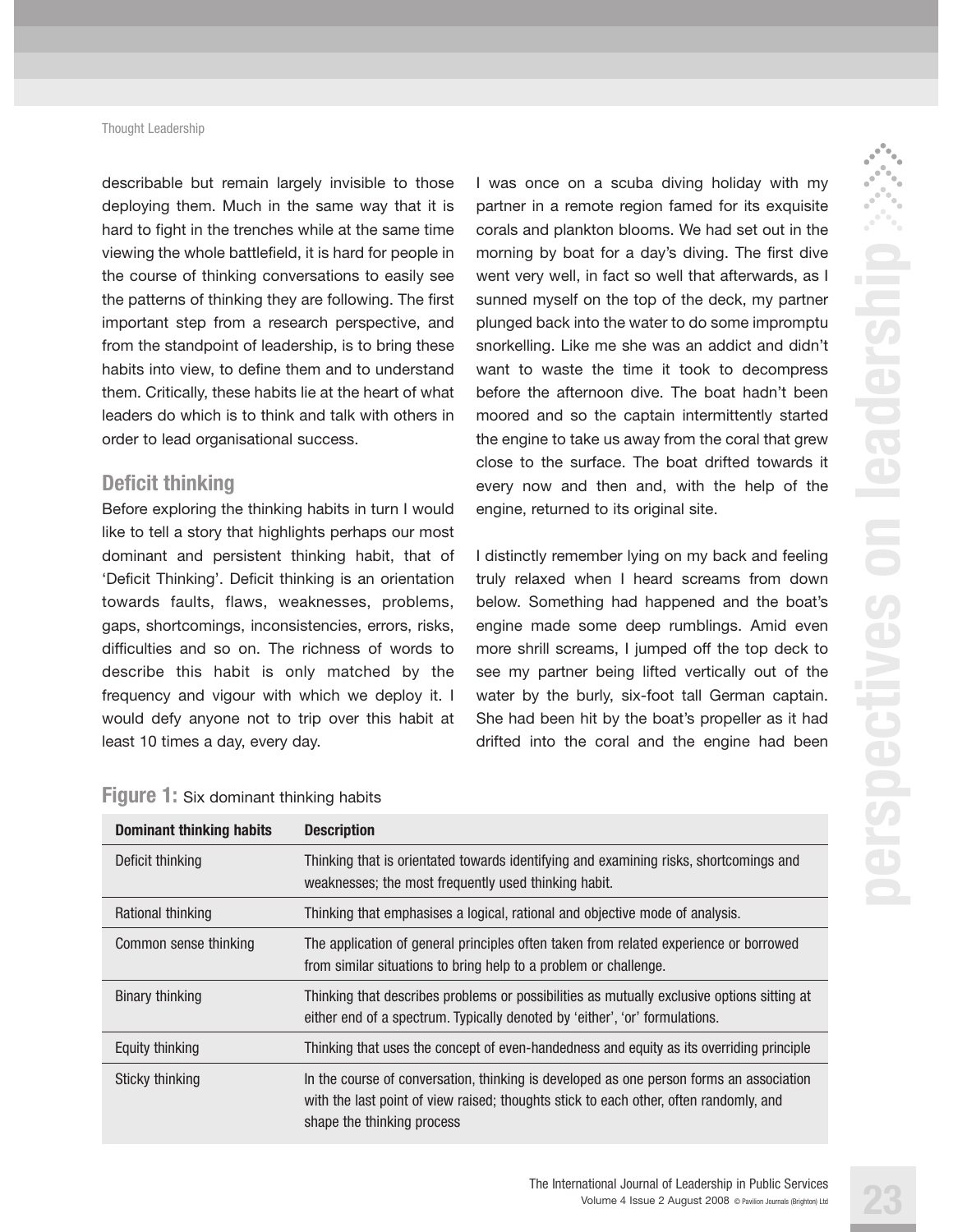started without warning. The propeller had cut through her wetsuit and deep into her leg leaving lacerations about nine inches long or more. It was horrifying and there were other large wounds elsewhere on her legs.

Norrifying and there were other large is elsewhere on her legs.<br>
We frantically called a speedboat to take ushore; it collects us and, as it arrowed mainland, we found ourselves in a manibulance that trundled to the hospit We frantically called a speedboat to take us to the shore; it collected us and, as it arrived on the mainland, we found ourselves in a makeshift ambulance that trundled to the hospital, each moment costing us valuable time. We arrived at the hospital and my partner was immediately ushered onto another makeshift piece of equipment, this time an operating table. At this point we found ourselves, despite the shock and the ever-growing seriousness of the situation, demanding that we saw all the implements that were to be used. We questioned every step of the process, 'Is he a trained surgeon?' 'Are those needles clean?' (They weren't, and we asked them to be changed which they did politely.) 'Are you sure those scalpels are clean?' (Some weren't which were also changed.) The repair work conducted by the doctors was, in the event, excellent. The less than sterile nature of some of the equipment was a serious concern but we believe we managed to track down all of the offending items having them replaced. My partner fully recovered although the ordeal wasn't over as we encountered numerous difficulties negotiating with airlines for them to provide sufficient seat space to take my partner home with her leg sticking out at right angles. But that's another story.

The outcome, given the circumstances, was a good one. Along the way however it was deficit thinking, the orientation of thinking towards risks, errors, faults, weaknesses and so on that lead to the identification of risks in the cleanliness of the equipment used. In this instance and in light of the extreme humidity in the country, it may have made the difference between life and death (or at least

serious illness). Deficit thinking is well used and very powerful. It is good.

However, not every situation is suitable for deficit thinking wherein the wider challenge lies for leaders. There is no doubt that we grossly overuse this style of thinking and almost every time that a thinking conversation begins deficit thinking is first in the queue. One of the many complications in using the deficit model is in the impact on people when it is deployed. More often than not it leaves people feeling demoralised and disengaged, and from a leadership perspective, it is not only essential to be mindful of this, but it is a consequence that is ignored at some cost. The deficit model is so routine for us that it rarely occurs to us as being a thinking habit and we forget how destructive it can be. But more important than all of this is that we forget how little attention we are paying to solutions and providing help while we are demolishing the subject matter. There is a saying that *'if all you have is a hammer then all that you see are nails'*.

#### **Rational thinking**

Rational thinking, another dominant habit, refers to the logical, rational and objective side of our thinking. In business, rational thinking finds expression in cost-benefit analyses, in measurement, in return on investment calculations and in evaluations. It is objective, unemotional and reason(able). It is a style of thinking that, like deficit thinking, we apply without hesitation or for that matter without recognising that we are employing a style of thinking at all. The research encountered this habit on almost every occasion that problems or challenges were explored.

Rational thinking brings with it incredible strengths allowing complicated issues to be deconstructed and objectively viewed. It helps situations to be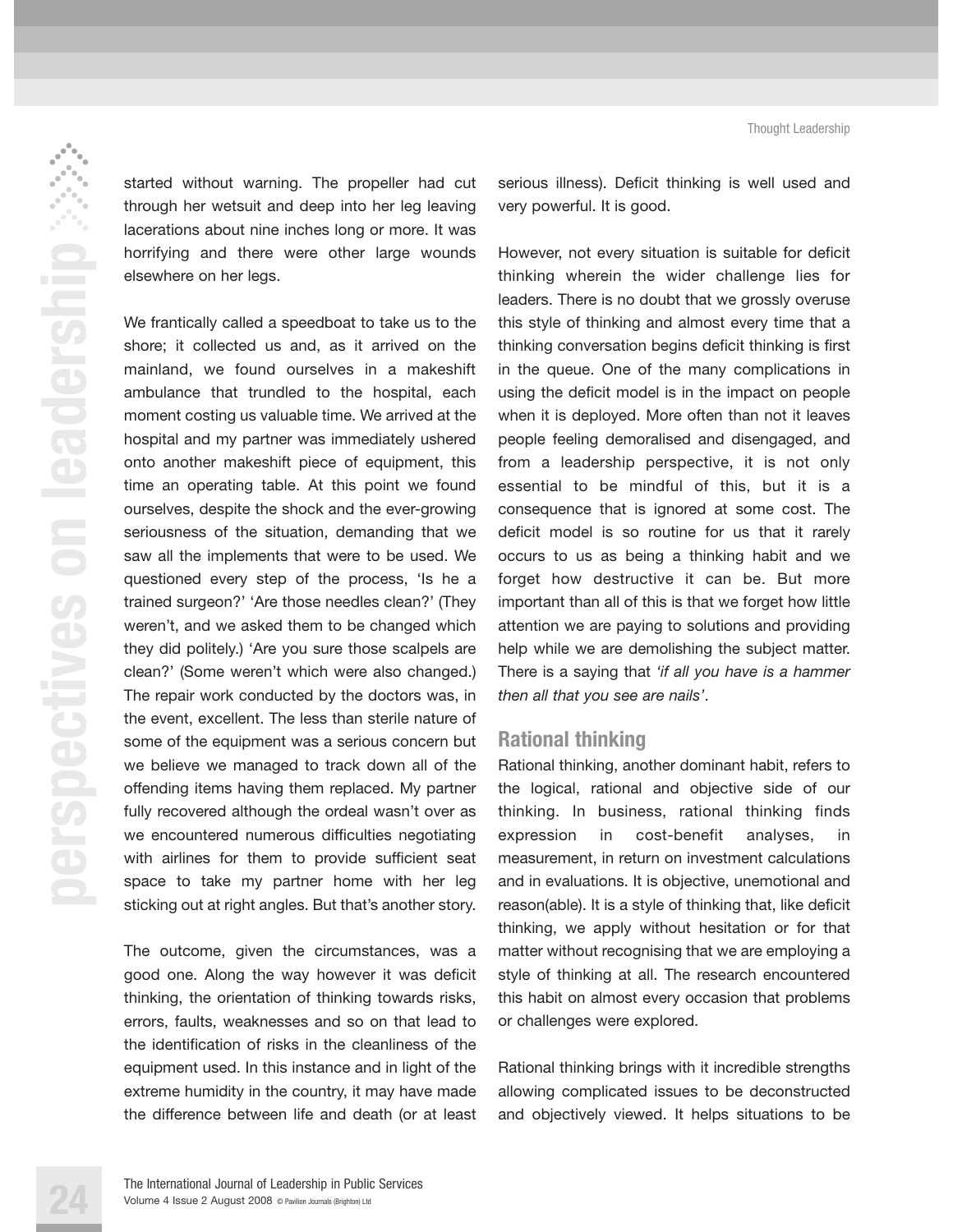explained in terms of their causality and in terms of the relationships between different variables. It brings insight to the challenges we face and more besides. It is not the intention of this work to suggest that rational thinking is bad or wrong. It is however the conclusion of this work that rational thinking, just like deficit thinking, is insufficient in tackling the decisions we face and, importantly, it comes at a price.

I lead some work a number of years ago in examining the UK government's decision to sell billions of pounds sterling worth of its gold reserves and to reinvest the proceeds in a portfolio of currencies (US dollars, yen and Euros). At one level this was an investigation of the most effective method to sell large quantities of gold into the market so as to maximise revenue. From a different perspective, it came to be a study of the relationship that people had with the tangible security offered by gold bars and the symbolic significance of the decision to sell gold reserves. It evoked such a variety of deeply held views that the Times national newspaper was inundated with letters from appalled citizens who had made a significantly different risk assessment of the decision from the government. Citizens vehemently challenged the government's actions not because they didn't like the look of the numbers or the outcome of the cost-benefit analysis, but because of something altogether more emotive and 'irrational'. The answer to the 'so what?' question, is that considerable support, at least in the early stages, was lost for the government's decision at a fragile point in the process. Criticism from gold producing countries such as South Africa and South America came thick and fast as they feared this would trigger a major slump in the price of gold. This nervousness ricocheted across the international marketplace and prices went haywire for many months. The combined effect of these

emotional as well as rational responses posed a major challenge to the sales programme and brought with it considerable variations in revenue in the order of tens of millions of dollars as a result. The rational wisdom of the decision to sell gold and the method used may have been undeniable but ignoring the human response to the issue came with a heavy cost. Perhaps if this had been attempted a second time around and more attention had been invested in bringing people with them, the government may have saved tens of millions of dollars.

This example illustrates three points. First, despite being a dominant thinking habit, rational thinking goes only some of the way to explaining how critical decisions are processed. Second, by writing emotions and feelings out of the script of decision-making we run the risk of ignoring some of the most important of our behavioural drivers. Third, and from a leadership perspective, in overemphasising a rational mode of enquiry leaders may fail to connect to the issues that workers and citizens care most about.

#### **Common sense thinking**

The practice of making decisions and offering ideas based on common sense is no stranger to any of us. It involves applying general principles often taken from related experiences or borrowed from similar situations to bring help to a problem or challenge. It is an approach that draws heavily on the rational model and, as with all of our habits, we rarely pause to think whether it is fit for purpose; whether in fact, common sense is good enough.

I do not wish to give the impression that popular perspectives are somehow lacking. The wonderful book 'The Wisdom of Crowds' by James Suroweiecki beautifully illuminates the value of common-thought. He starts his book with the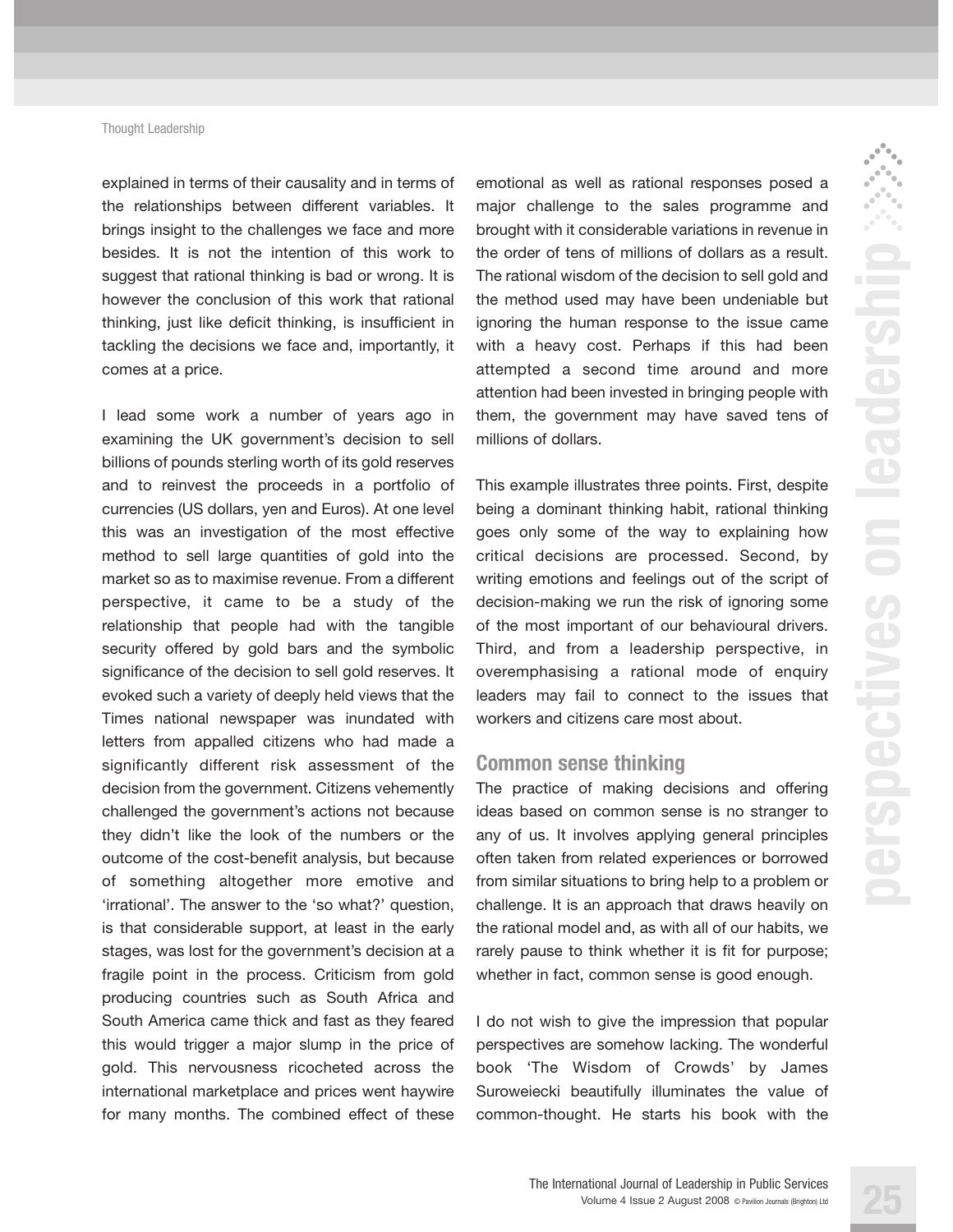popular TV quiz show 'Who Wants to be a Millionaire?' and, in reference to the 'ask the audience' option available to all contestants, he argues that where individual thought is pitted against group intelligence, the group will always win; the popular, commonly-held sense will always win through.

argues that where individual thought is<br>against group intelligence, the group will<br>win; the popular, commonly-held sense will<br>win through.<br>Within the UK Civil Service there has (perf<br>until very recently) been a deliberate Within the UK Civil Service there has (perhaps up until very recently) been a deliberate policy of valuing common sense in its people and skills strategies. A workforce comprised of 'generalists' (also referred to as gifted amateurs), has been valuable to the civil service because it has for many years enabled staff to be deployed flexibly and it has helped to create a resource comprised of rounded individuals that can turn their hand to most things. Within the UK Civil Service it wouldn't be unusual for an employee to find themselves working in a policy area for a number of years, perhaps then moving role to be a private secretary or speech writer, and then some years later leading an HR directorate. This and other types of diverse career experience are commonplace and characterise the generalist approach to the people strategy of the civil service.

A challenge though to put to common sense thinking - a mode of interaction that is as commonplace as the title suggests - is that it is by definition a substitute for real expertise, insight and direct experience. Furthermore, what may sound like an appropriate analysis of a given problem derived from a common sense approach may simply be wrong; it may appear highly credible, it may receive general acceptance but it may just be incorrect. An example I would give relates to some consultancy work I provided for a public sector body that was introducing a talent management programme for its high flyers. Deliberately investing heavily in a small number of future stars was a bold

Thought Leadership

step for the organisation and in some ways was counter-cultural. Nevertheless the management team pressed ahead with a well designed programme but paused momentarily on how best to communicate the new programme internally. After some discussion by the management team who, importantly had not had any prior direct experience of such a programme, the decision was taken to communicate this loud and proud – *'after all it may be counter-cultural but why act like we have something to hide?'* However, on advice, the top team waited for some benchmarking work on the communication strategies of similar organisations that had launched similar future leaders programmes. The data overwhelming supported a quiet, low key and measured communication plan, exactly the opposite of the common sense conclusion drawn by the top team. The consequences of the common sense approach looked set to cause significantly raised churn at levels in the organisation where departures could not easily be absorbed. The point here is not how to internally communicate new high potential programmes but that the management team and the leadership of the organisation were quite content to take a major decision based on little more than a lay judgement.

For leaders to lead thinking conversations where common sense, in place of expert judgement, is implicitly encouraged, do so at quite some risk.

#### **Binary thinking**

The word 'binary' describes a system that has only two possible options, normally represented by the digits 0 and 1. In electrical circuitry it is used to determine one of two states, either on or off. In computing it underpins the basic processing protocol. Importantly, the binary system does not allow for an in between state, and the selection of one of the two options available excludes the other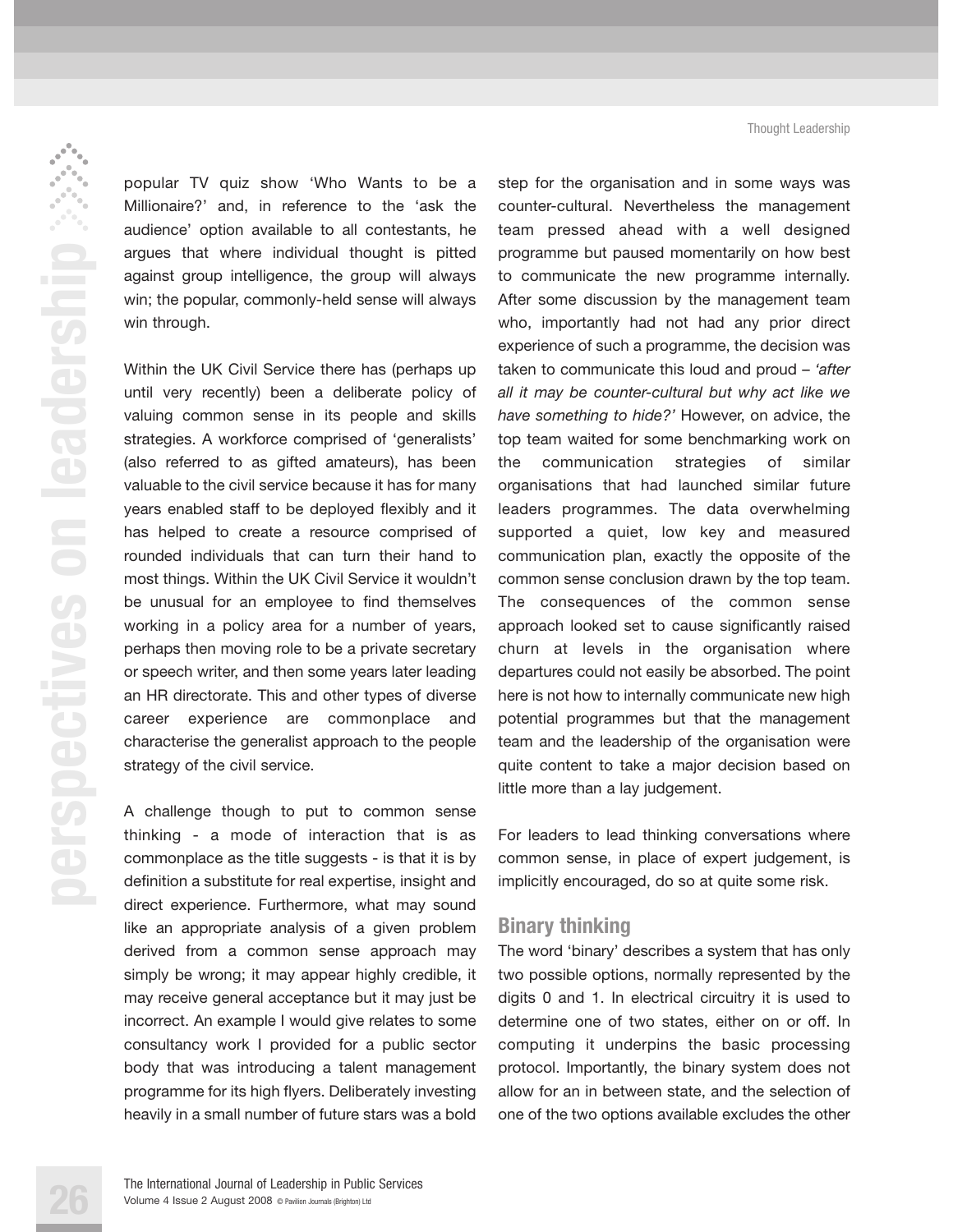|  | Figure 2: Illustrations of some binary thinking |
|--|-------------------------------------------------|
|--|-------------------------------------------------|

| <b>Either</b>                | 0r                              |  |
|------------------------------|---------------------------------|--|
| Innovate                     | Be conservative                 |  |
| Centralize decision-making   | Devolve decision-making         |  |
| Drive change from the top    | Build change from the bottom up |  |
| Value and reward individuals | Value and reward teams          |  |
| Achieve quality              | Drive down costs                |  |
| <b>Employ generalists</b>    | <b>Employ specialists</b>       |  |

from being possible. I use the principle of a binary system as a metaphor to explore another of our dominant thinking habits – binary thinking – which sees possibilities characterised as mutually exclusive options; as 'either…or'. Some examples are provided in *Figure 2*.

Binary thinking helps to simplify problems and available possibilities. It helps to focus the mind and bring analysis down to a level that can easily be managed. It brings clarity where complexity and mess may prevail. For all these reasons it is a useful habit to adopt and there is nothing wrong with it.

The principle difficulty with it as a very regularly used analytical device is that there are few occasions when you cannot have both of the options presented. And even where it is literally impossible to have both, such as 'either keep the finance function in-house or contract it out', there is usually enormous value in using the challenge as a provocation to inspire creativity. In the clash between apparently inconsistent options, great ideas can be created and leaders should be interested in shaping and holding conversations that allow the space for ideas to be generated rather than limiting possibilities. The difficulty of course is that many leaders do not always recognise that binary thinking is in play and do not intervene to reframe the construction of the proposition so that it invites more possibilities.

From a leadership perspective, and in this age of new complex problems such as climate change, poverty, obesity and terrorism, we need innovative ideas more than ever. Successful leadership depends on the ability of leaders to inspire new thinking, and to generate more rather than fewer options. It relies on leaders to think the unthinkable: to deliver on 'both...and' rather than 'either...or'.

## **Equity thinking**

Another commonly used thinking habit is equity thinking which is best described as a search for even-handedness and equity in a given challenge. It also emphasises the importance of consistency and often arises when two variables are compared. The principle of fairness closely associated with this habit is one that underpins the legal system, much of our political system, business relations, family and so on. It is a good and profoundly valuable style of thinking. However, as with our other habits it is deployed more often than not as an automatic reaction (to something that appears inequitable) and as such the habit itself remains unchallenged in conversation and the downsides remain unseen.

 $\overline{a}$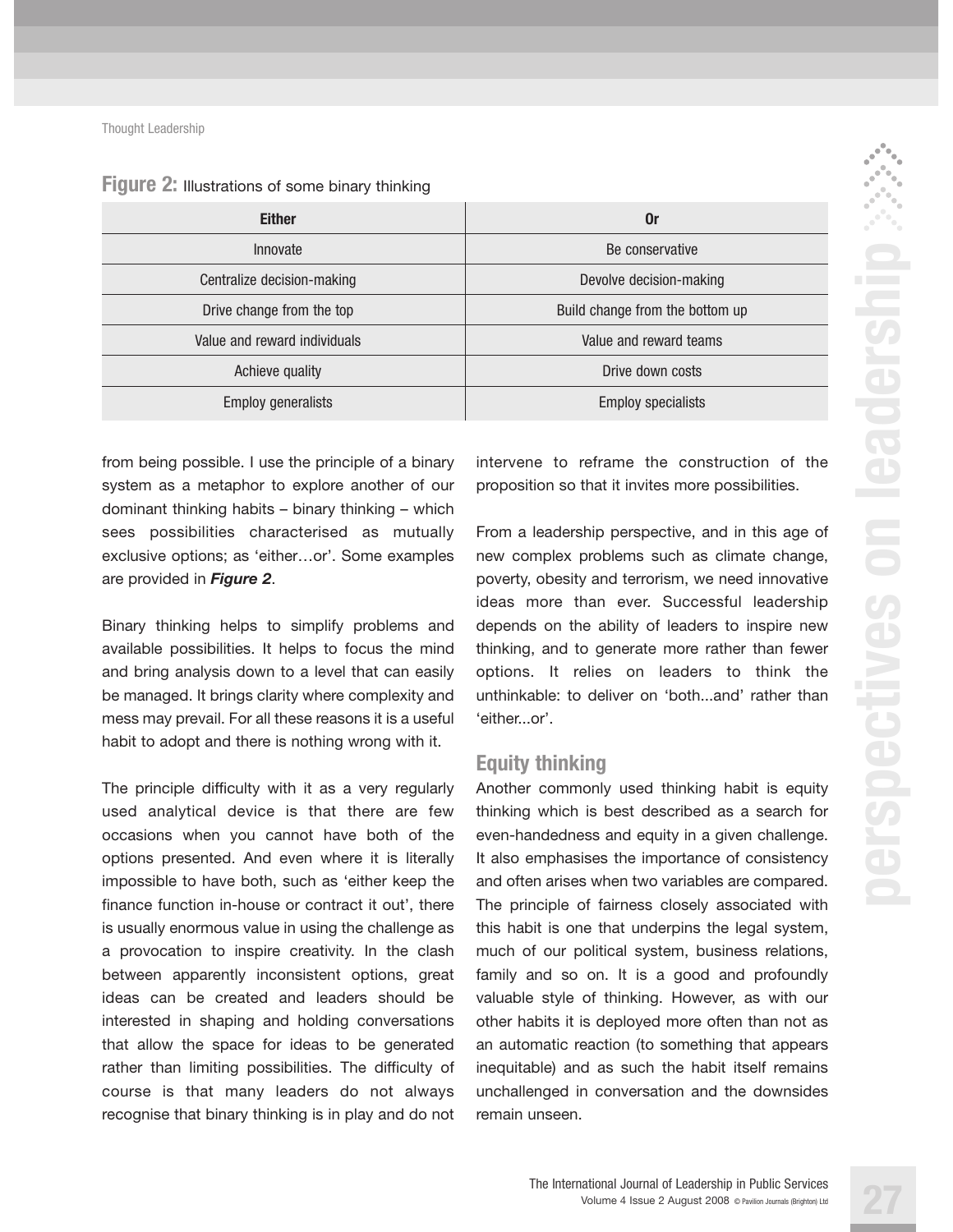accountancy trainees that would work an with the organisation. They would each particular in a 40-month training program that eventually lead them to chartered accostation their lives. It was a tough qualification and we t An illustration of these issues is when I worked in organisation where, amongst other things, I had overall responsibility for approximately 200 accountancy trainees that would work and train with the organisation. They would each participate in a 40-month training program that would eventually lead them to chartered accountancy status with strong career prospects for the rest of their lives. It was a tough qualification and was fairly unrelenting in the frequency of exams and assessments. The organisation had clearly laid down policy on the various exam performances that students had to attain in order to progress to each stage and to stay in the employ of the organisation. Over the years, we had built data on the extent to which relatively poorer exam performances at early stages in the training program were predictive of final stage failure rates. After evaluating the position and reflecting on our existing policy and also consulting with other companies who trained accountants, we took the decision to raise the organisational pass rate by a few but significant notches for subsequent intakes of graduates.

This met with a barrage of complaints from trainees, their managers and their 'counselling directors' who forcibly challenged the decision on the grounds that it was inequitable to expect trainees studying only a year or more apart to be subject to different assessment regimes. Many managers and counselling directors had also passed through the system some years before and could sympathise with the stringency of the new arrangements. Inevitably, as students began to filter through the new regime, some students fell short by a couple of marks which, under the old policy, would have been sufficient for them to pass through the gateway to the next stage. In these cases, however, contracts were required to be terminated and again trainees, managers and counselling directors all put the case that it was an unfair system. Not only, though, were

Thought Leadership

trainees and their supporters as one in the view that the system was unfair, but also their fellow students who had passed under the new regime held the same line. At times, the organisation had most of the 200 trainees disgruntled and opposed to the arrangement. Worst still, in a very buoyant marketplace where more than two thirds of trainees would leave the organisation within two years of qualification, the level of dissatisfaction borne from this sense of inequity threatened to strip the organisation of almost all its qualifying trainees, which had represented a heavy financial investment. Equity thinking, for all its strengths, threatened to severely damage the organisation.

#### **Sticky thinking**

The final dominant thinking habit is called sticky thinking. It is demonstrated when, in the course of conversation, ideas are developed as one person forms an association with the last point of view raised; thoughts stick to each other, often randomly, and shape the thinking process. It may not just be the last point that was raised that influences the next. It might be something particularly interesting that a speaker finds in a previous sentence or it might be an item on the news that day or any source of stickiness for a participant in a thinking process. While there can be enormous value in randomness as a trigger for creativity, sticky thinking also poses a serious obstacle to the task of marshalling thinking in a particular direction. From a leadership perspective where meetings are the most common engagement forum, too many meetings can wander off course leaving people disengaged and unclear of their purpose.

# **Thinking habits are unseen channels that shape our thinking**

Whether we are talking about decisions in the boardroom or conversation at the dinner table, the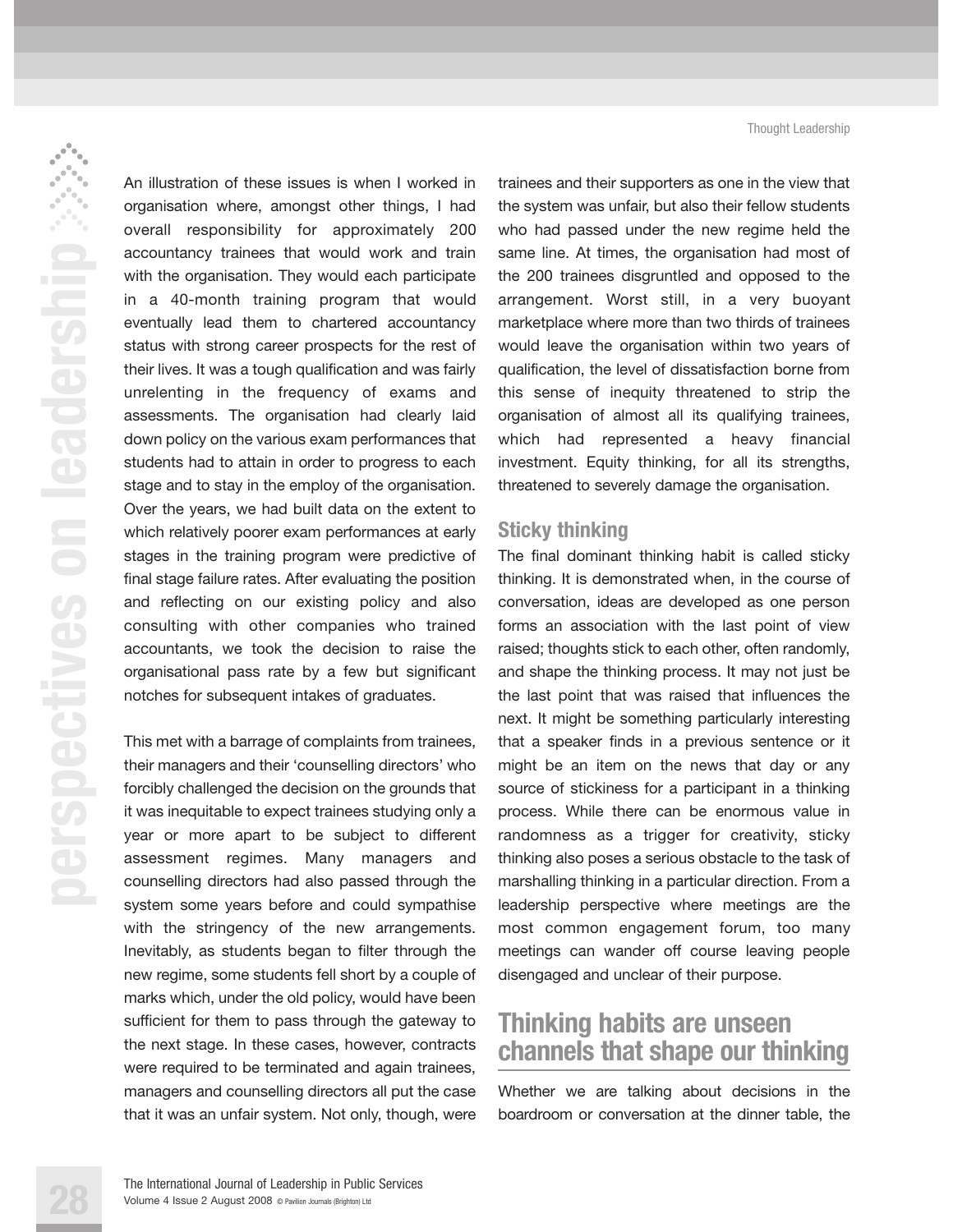way in which we think about challenges and problems is surprisingly similar regardless of the test that we face. We witness this every day although we may not fully register what is happening. It is perhaps easiest to picture what is going on as a raindrop winding its way down a windowpane. The raindrop represents the movement and direction of our thinking once a problem or conversation is explored. In every sense, the raindrop could take almost any route down the window were it not for two important factors. The first is gravity, which puts pressure on the raindrop to take the most direct route. The second is the path already taken by previous raindrops, which act as channels encouraging subsequent raindrops to follow the same route.

Our thinking is the same. We have a limited range of dominant thinking styles that we are pulled towards with almost gravitational force, and we find ourselves stuck in the channels of thinking already created, either by others in the course of conversation or through our own habits. One consequence is that unknowingly we have a limited repertoire of thinking

styles that possess great problem-solving power, but on their own are entirely inadequate. Another is that if we wish to shift the way people think and in doing so to exercise leadership, we need to work at the roots of the thinking process: the unseen channels that shape our interactions. We need to find alternative patterns of thinking that can deliver value and find ways to jump out of our existing habits into these new channels.

# **A call for leaders to mobilise the shadow thinking styles**

Hidden on the other side of each of our dominant thinking styles, at the opposite end of the axis, are six shadow thinking styles that possess considerable power for leaders. The trick for leaders is to recognise these and to utilise these lesser known styles to bring about greater engagement, innovation, energy and problem solving amongst workers. *Figure 3* identifies the shadow side styles with definitions and the words that typically trigger their use in conversation.

| <b>Dominant</b><br>thinking habit | <b>Shadow</b><br>thinking style | <b>Description of shadow habit</b>                                                                                      | <b>Trigger words for leaders</b>                      |
|-----------------------------------|---------------------------------|-------------------------------------------------------------------------------------------------------------------------|-------------------------------------------------------|
| Deficit thinking                  | Strength-based<br>thinking      | Finding what works; what brings strength<br>and value. Understanding the root causes<br>of success and replicating them | 'solution', 'success',<br>'value', 'what is working?' |
| Rational thinking                 | Feeling thinking                | Emphasizing feelings, emotions, intuition<br>and gut instinct                                                           | 'feeling', 'gut instinct',<br>'sense'                 |
| Common sense<br>thinking          | Insight thinking                | The application of expert knowledge and<br>real direct experience                                                       | 'expertise', 'experience',<br>'wisdom'                |
| Binary thinking                   | Re-integrated<br>thinking       | Framing solutions that combine seemingly<br>mutually exclusive options                                                  | 'bothand'                                             |
| Equity thinking                   | 360 degree<br>thinking          | Thinking that searches out multiple<br>perspectives on a given issue                                                    | 'stakeholders', 'perspectives',<br>'different views'  |
| Sticky thinking                   | Exit thinking                   | Conversation is marshaled toward an explicit<br>purpose (to the 'exit' of the interaction)                              | 'focus', 'time available',<br>'by the time we leave'  |

#### **Figure 3:** The shadow thinking styles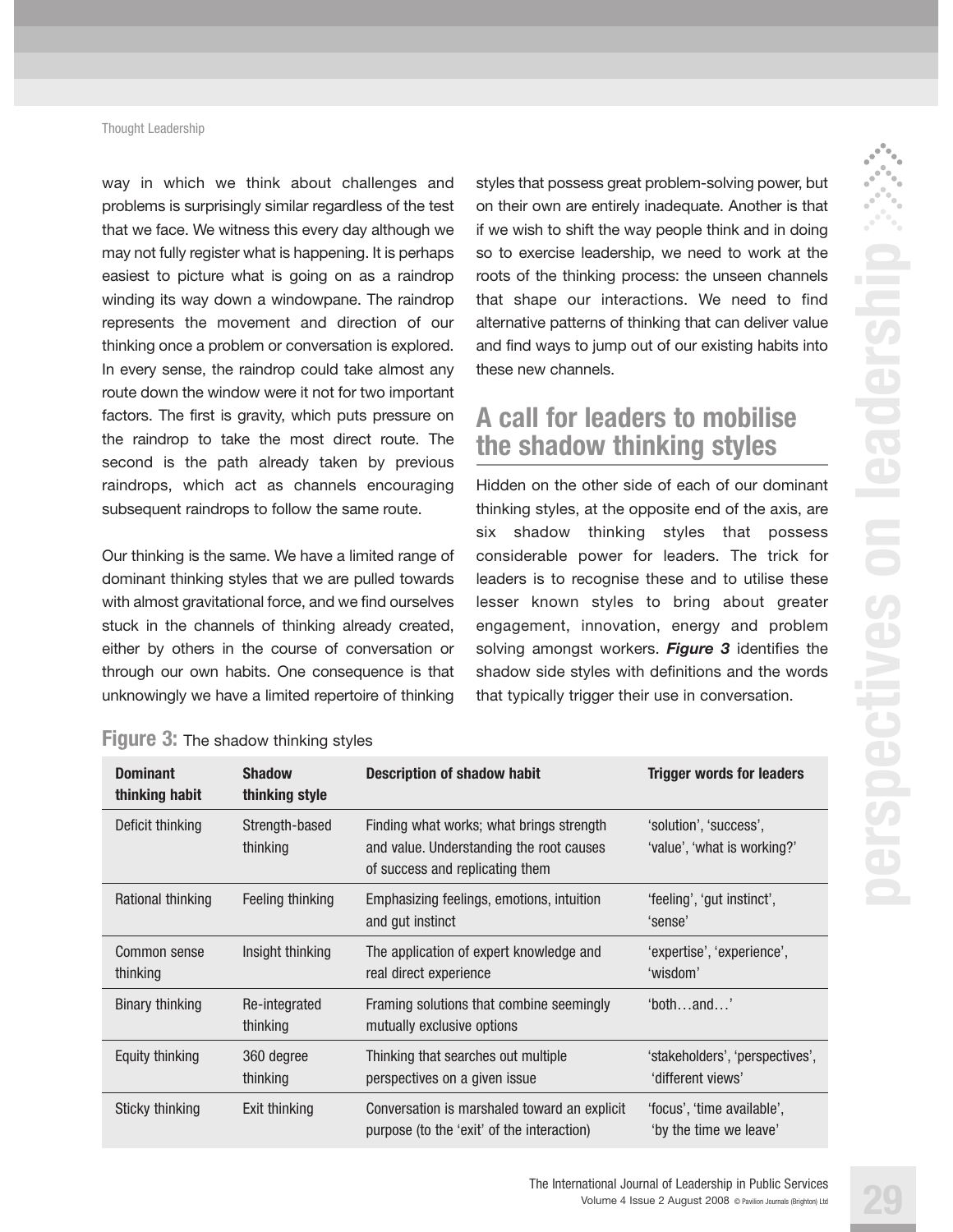From a leadership standpoint it is the shadow thinking styles that deliver so many of the benefits missing in many organisations. For example, strength-based thinking, as a foil to deficit thinking, delivers considerably more energy, engagement and optimism to those that use it. It delivers a different quality of data that helps people better understand what they are doing well so that those strengths can be better leveraged and replicated. It is truly educational in this respect and consequently empowering for individuals who then start to understand and own their own contributions.

strength-based thinking, as a foil to deficit the diverse corrollation to those that use it. It definests and obtinest that help sepople understand what they are doing well so this true different quality of data that helps Feeling thinking, as opposed to rational thinking, connects to underlying emotions and the motivations found in workers and customers. A fascinating piece of research undertaken by IPSOS MORI (presented at the 2007 UK National School of Government's Public Service Reform Conference) highlighted what the public think of public services and at the top of the list of views and requests (including faster, better and more personalised services) was a call for 'more warmth' in the services provided. This priority requirement was thoroughly non-rational but right there at the top of the list and the leadership response is accordingly different from other 'rational' priorities.

Another example is re-integrated thinking which is the opposite to binary thinking. It forces people to consider the whole range of possibilities between the two binary extremes usually presented. But more than this it poses the powerful question 'could we have both?' which ignites incredible creativity and generates ideas like no other thinking style. This is a truly potent thinking style for leaders to wield.

The themes of creativity, engagement, energy, ideas and value runs through all of the shadow thinking styles. If you think about your own organisation and the leaders in it do you see more Thought Leadership

of the dominant or shadow thinking styles being displayed? Think specifically about the leaders and bosses you have had over the years and don't shy away from recalling how their leadership styles have made you feel. Typically organisations heavily emphasise the dominant thinking styles. While it is always dangerous to generalise, the dominant thinking habits are very much the norm for the UK Civil Service. Civil servants routinely deploy the deficit thinking habit in tandem with a rational thinking approach. The ability to identify flaws and risks is prized within the civil service and this is reflected in what is generally regarded as a riskaverse culture. The continued emphasis of generalists in workforce planning, recruitment and promotion underpins the use of common sense thinking. Similarly, the equity thinking habit is commonplace in organisations where the consistent and even-handed application of policy and strategy is a priority. These are not criticisms of the civil service but as part explanation for why the dominant thinking habits are so dominant.

# **Leading towards a broader range of thinking**

The job of leadership is to shape the process of social thinking so that workers are engaged, so that that new ideas are delivered, so that new data is found to solve our biggest challenges. And as the next major change programme swings into action, leaders need to deploy thinking styles that inject energy and excitement into a change-weary workforce. It is this broad palette of thinking styles, incorporating the dominant and the shadow styles, which offers the solution to this conundrum. The skill, and it is a skill, is to naturally and seamlessly trigger new thinking, importantly to invoke the shadow styles, in business conversations. Unlike managers who have the tools of Gantt charts or decision trees, or like the surgeon who has her